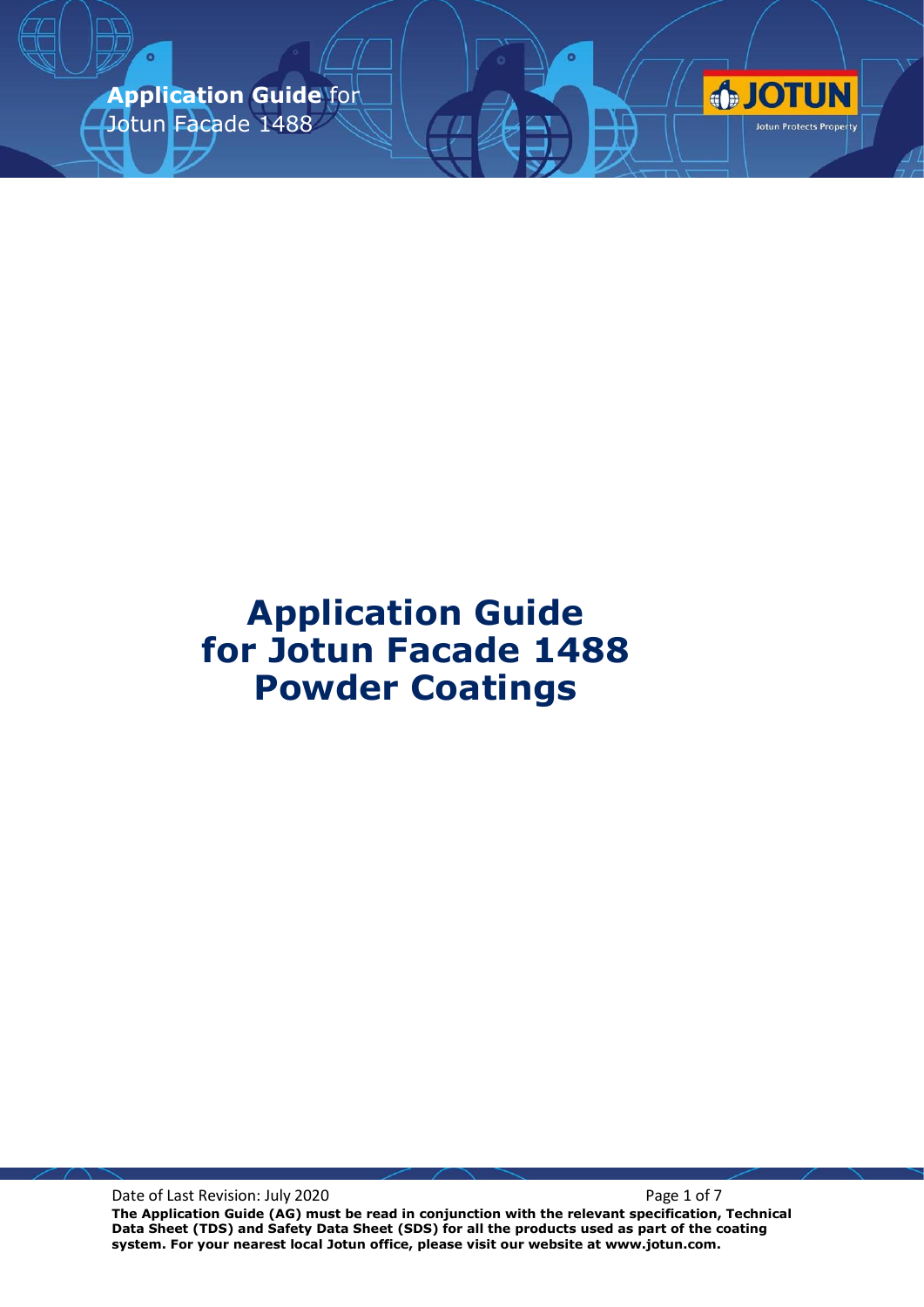

# **Contents**

| 2.0  |  |
|------|--|
| 3.0  |  |
| 4.0  |  |
| 5.0  |  |
| 6.0  |  |
| 7.0  |  |
| 8.0  |  |
| 9.0  |  |
| 10.0 |  |
|      |  |

Date of Last Revision: July 2020 **Page 2 of 7** Page 2 of 7 **The Application Guide (AG) must be read in conjunction with the relevant specification, Technical Data Sheet (TDS) and Safety Data Sheet (SDS) for all the products used as part of the coating system. For your nearest local Jotun office, please visit our website at www.jotun.com.**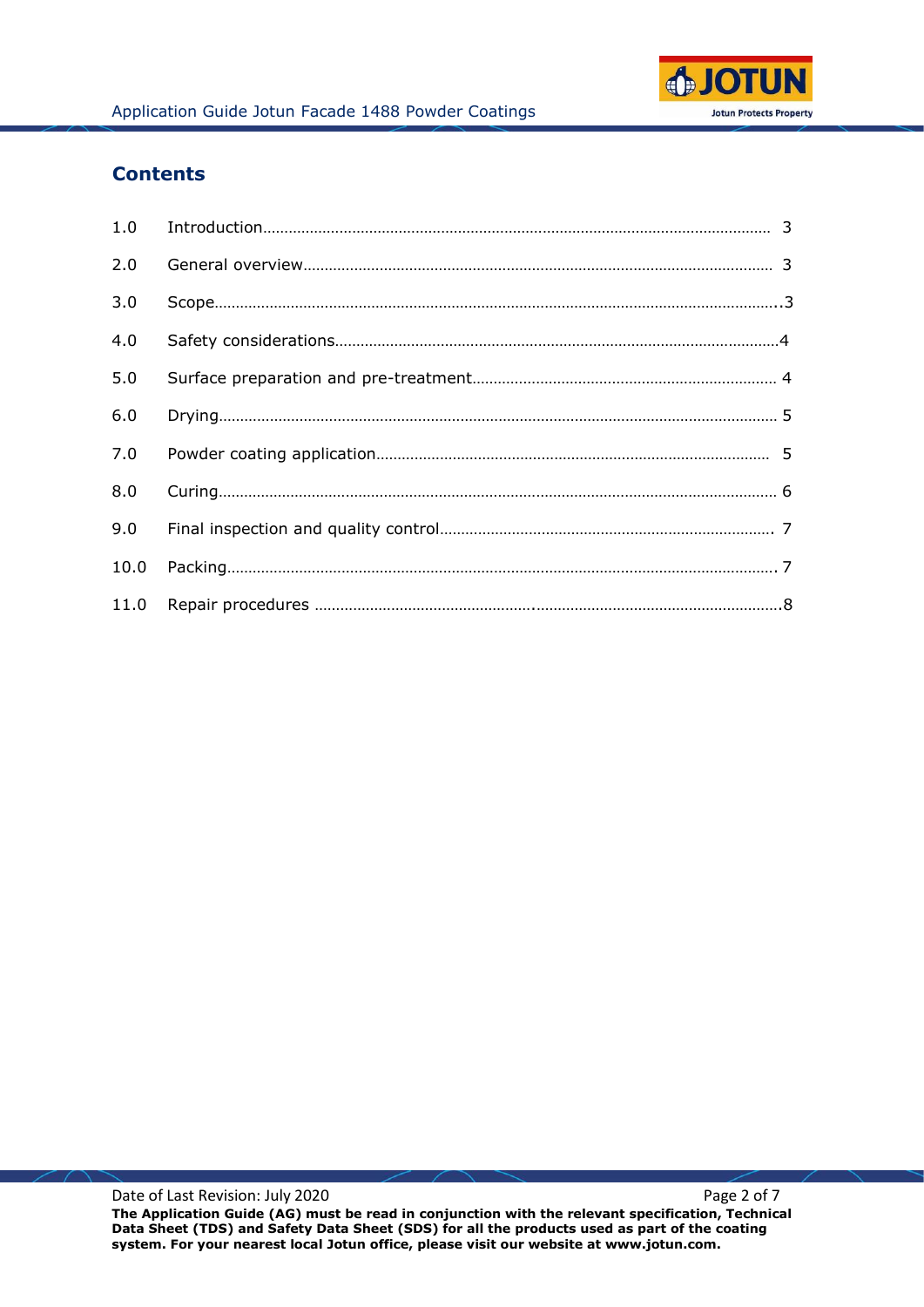

## **1.0 Introduction**

This document provides guidelines for the factory application of Jotun Facade 1488 Powder Coatings for the aesthetic and corrosion protection of architectural aluminum and claddings.

# **2.0 General overview**

Jotun Facade Series are designed to withstand the most stringent weather conditions and meet industry requirements for high performance and long-lasting attractive finishes. It provides good gloss retention and colour stability properties and ensures highest corrosion resistance levels.

The critical steps that must be controlled are:

- 1) Surface preparation and pre-treatment
- 2) Drying
- 3) Powder coating application
- 4) Curing
- 5) Final inspection and quality control
- 6) Packing

### **3.0 Scope**

The Application Guide offers product details and recommended practices for the use of the product.

The data and information provided are not definite requirements. They are guidelines to assist in smooth and safe use, and optimum service of the product. Adherence to the guidelines does not relieve the applicator of responsibility for ensuring that the work meets specification requirements. Jotun's liability is in accordance with general product liability rules.

The Application Guide (AG) must be read in conjunction with the relevant specification, Technical Data Sheet (TDS) and Safety Data Sheet (SDS) for all the products used as part of the coating system.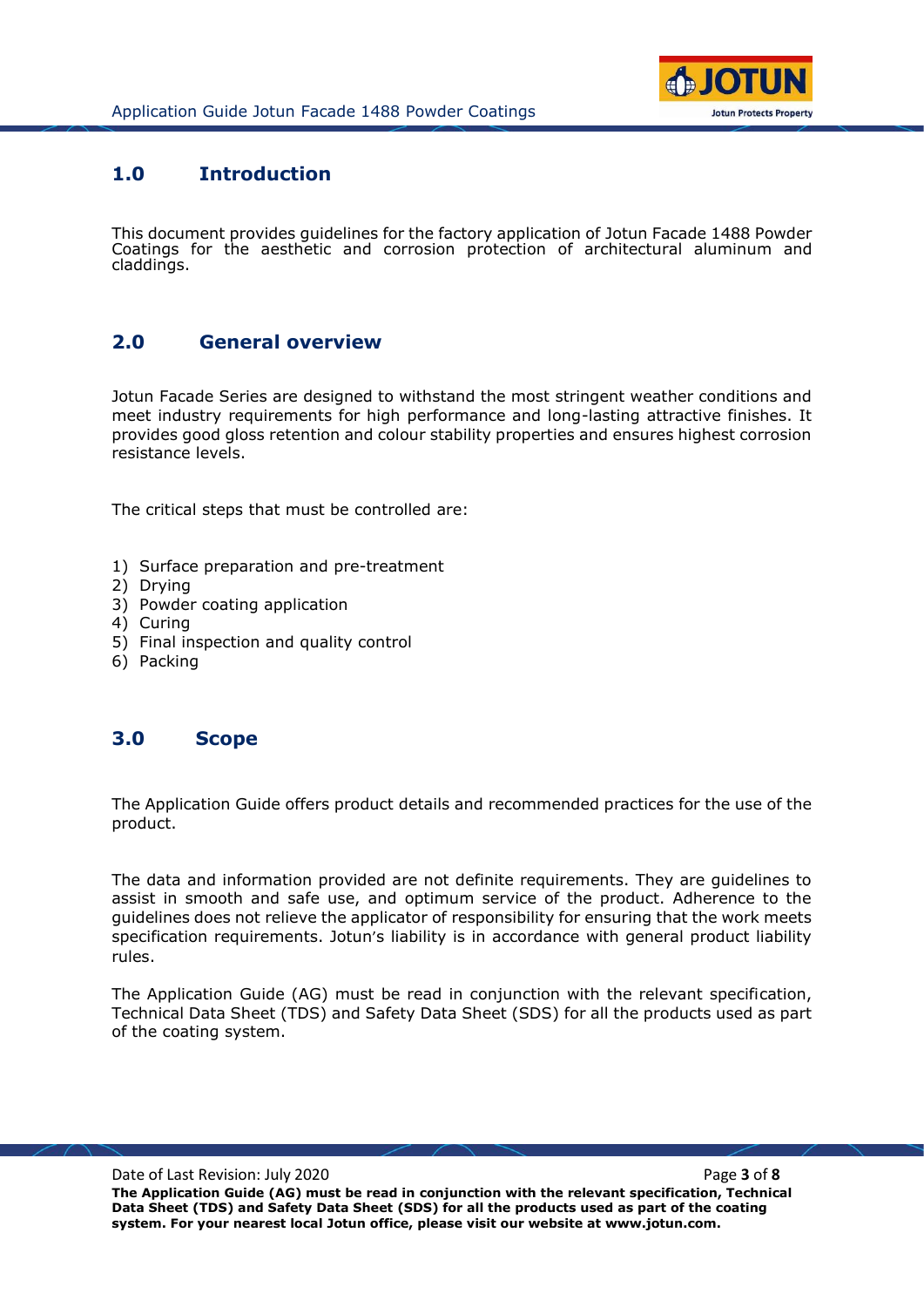

## **4.0 Safety considerations**

Safety is of utmost importance in any powder coating application plant. Proper maintenance of equipment and good housekeeping must always be on the list of the daily, weekly and monthly routines of any powder coating application plant. Suitable Personal Protective Equipment (PPE) should always be worn in the powder application line.

Please refer to relevant Jotun product SDS for further information.

## **5.0 Surface preparation and pre-treatment**

Proper attention should be given to the cleaning and surface preparation of the components or substrates.

The substrates shall be suitable for pretreatment and the coating process. It should allow the coating properties to perform as specified in the relevant TDS for Jotun Facade 1488 as well as other properties specified for this system. The substrates must be bare clean, free from corrosion, and not exposed beforehand to any anodic or organic coating.

There must be no sharp edges. The edges radii must allow the coating to completely cover the whole component's surface to ensure adequate film thickness and prevent holidays.

### **5.1 Handling**

- 5.1.1 Components or substrates must be carefully handled. Avoid contamination with dust, oil, fat, finger marks, etc.
- 5.1.2 Care should be taken to secure a proper treatment of the total area.

### **5.2 Pre-treatment**

#### 5.2.1 Chrome pre-treatment

It is recommended that the following pre-treatment is performed. Moreover, always follow the chemical supplier's recommendation.

- a) Degreasing / etching alkaline or acidic. Etching degree must be  $\geq 1$  g/m<sup>2</sup>
- b) Rinse
- c) Acid wash
- d) Rinse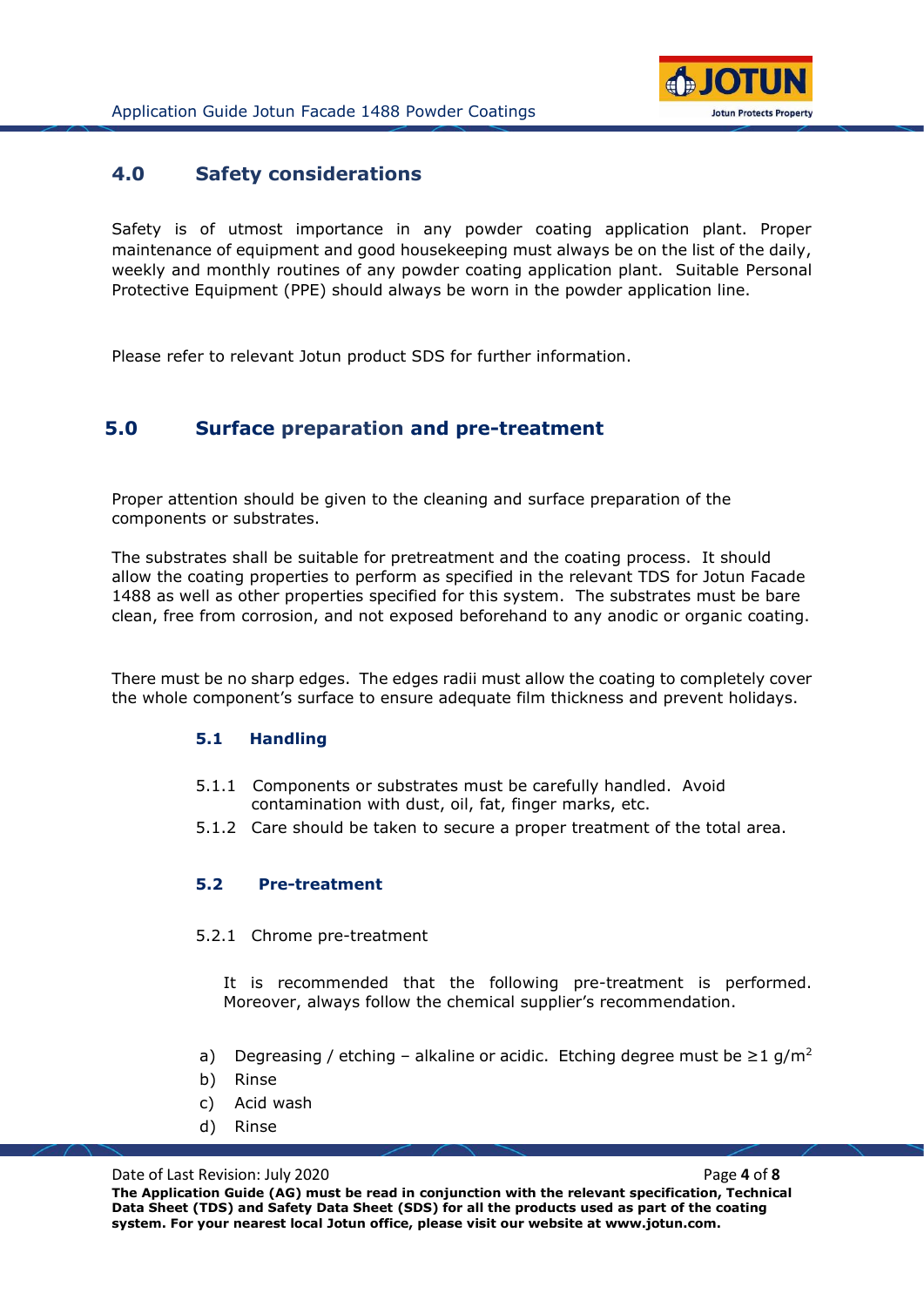

- e) Chromating
- f) Rinse
- g) Rinse, using demineralized water (the last running water from the component should be tested at 20°C. The readings should be taken from the open sections and conductivity readings should be below 30 µSiemens/cm)

The chemical deposition of the chromate conversion layer should be:

Yellow chromate =  $0.6 - 1.2$  g/m<sup>2</sup> Green chromate =  $0.6 - 1.5$  g/m<sup>2</sup>

5.2.2 Chrome-free pre-treatment

Suitable chrome-free pre-treatments are also recommended. Due to the variety of chrome-free pre-treatments available today, only the approved systems from Qualicoat and GSB should be used. Detailed advice should be sought from the pretreatment supplier.

## **6.0 Drying**

Pre-treated components should be dried in an oven. Maximum metal temperatures in the drying oven must not exceed 100°C. Perform the process as per chemical supplier's written instructions.

# **7.0 Powder coating application**

Pre-treated components should never be handled with bare hands.

Pre-treated components are to be immediately transferred to the coating process in a clean and dry state to avoid deterioration of the pre-treatment integrity. Pre-treated components should be powder coated within 16 hours.

A single coat application should be undertaken in one operation, to a minimum film thickness of 60 microns for exposed areas. The coating thickness should not exceed 120 microns if the coated component is to be treated mechanically after coating (i.e. sawing, milling, drilling, etc.).

Date of Last Revision: July 2020 **Page 1 and Allen the Contract Page 1 and Page 5** of **8 Page 5** of **8 The Application Guide (AG) must be read in conjunction with the relevant specification, Technical Data Sheet (TDS) and Safety Data Sheet (SDS) for all the products used as part of the coating system. For your nearest local Jotun office, please visit our website at www.jotun.com.**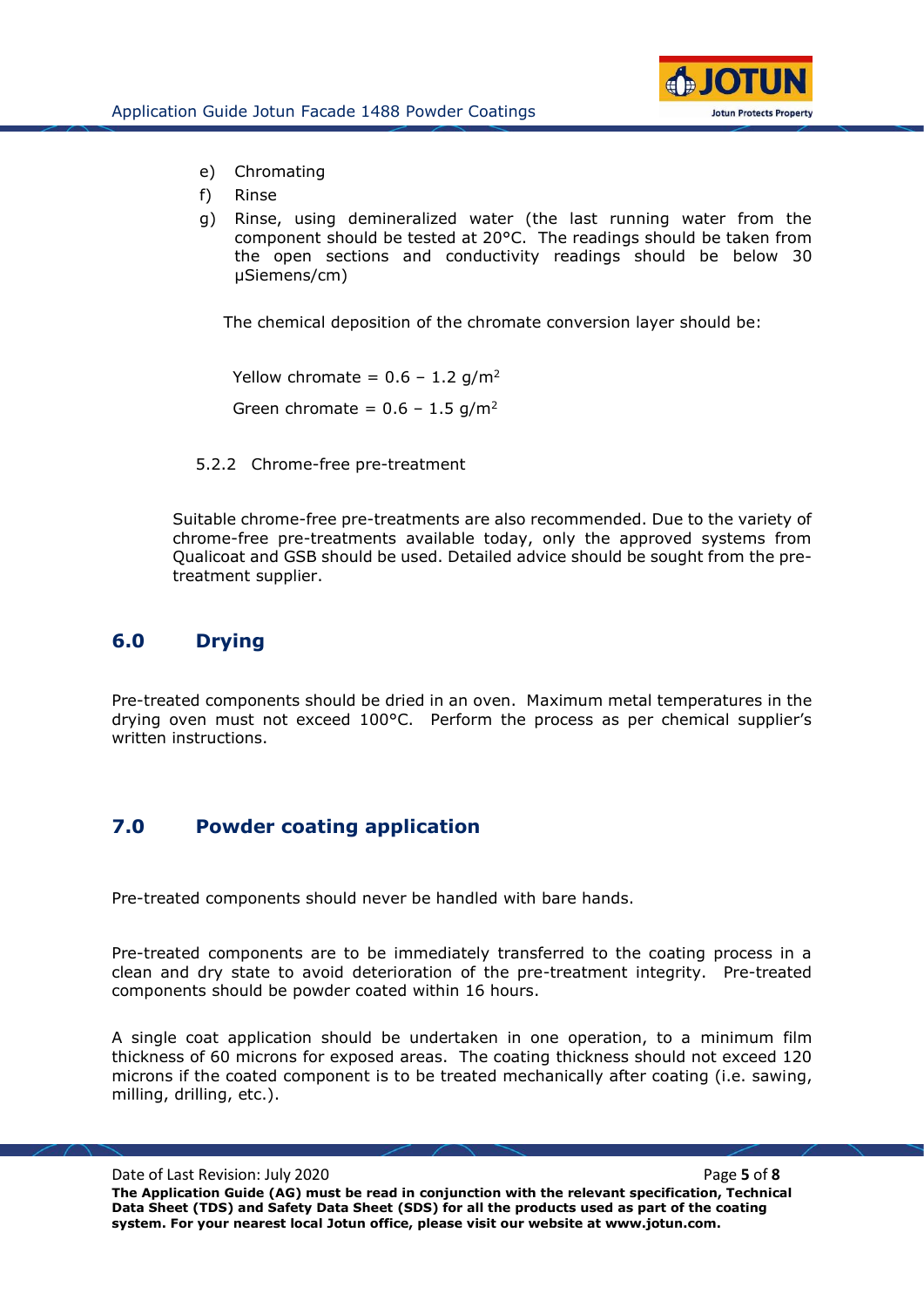

Jotun Facade 1488 have high chargeability during the corona application. It is recommended to start the corona application of 60 kV and 10 µA on the application current. Spraying application parameters may be adjusted to achieve the final coating requirements.

It is advisable to quality assure the reclaim powder prior to use. Sieving equipment is recommended to break any agglomeration and remove any foreign matter in the reclaim powder. It is recommended that reclaiming is done automatically. Virgin to reclaim ratio needs to be closely monitored. Normally, the ratio of reclaim to virgin should not exceed 30%.

For optimum powder coating application process, it is recommended that grounding measurements are conducted on a regular basis. Resistance to ground should always be < 1.0 Megaohm

# **8.0 Curing**

Components once powder coated, should be cured as soon as possible otherwise, the risk of airborne contamination will be high.

The powder coating must be cured as specified by Jotun Powder Coatings for Jotun Facade 1488 TDS.

It is recommended to conduct a weekly oven test. The temperature is best obtained by measuring it at the thickest wall of the component while the oven is fully loaded.

The air temperature in the curing zone must not deviate from the adjusted nominal temperature by more than  $\pm$  10°C.

### **8.1 Post cure handling**

Coated components should be cooled to below 40°C before handling.

Precaution should be taken to avoid damages on the finished coating during stacking, packaging, storing and transportation.

### **9.0 Final inspection and quality control**

Date of Last Revision: July 2020 Page **6** of **8**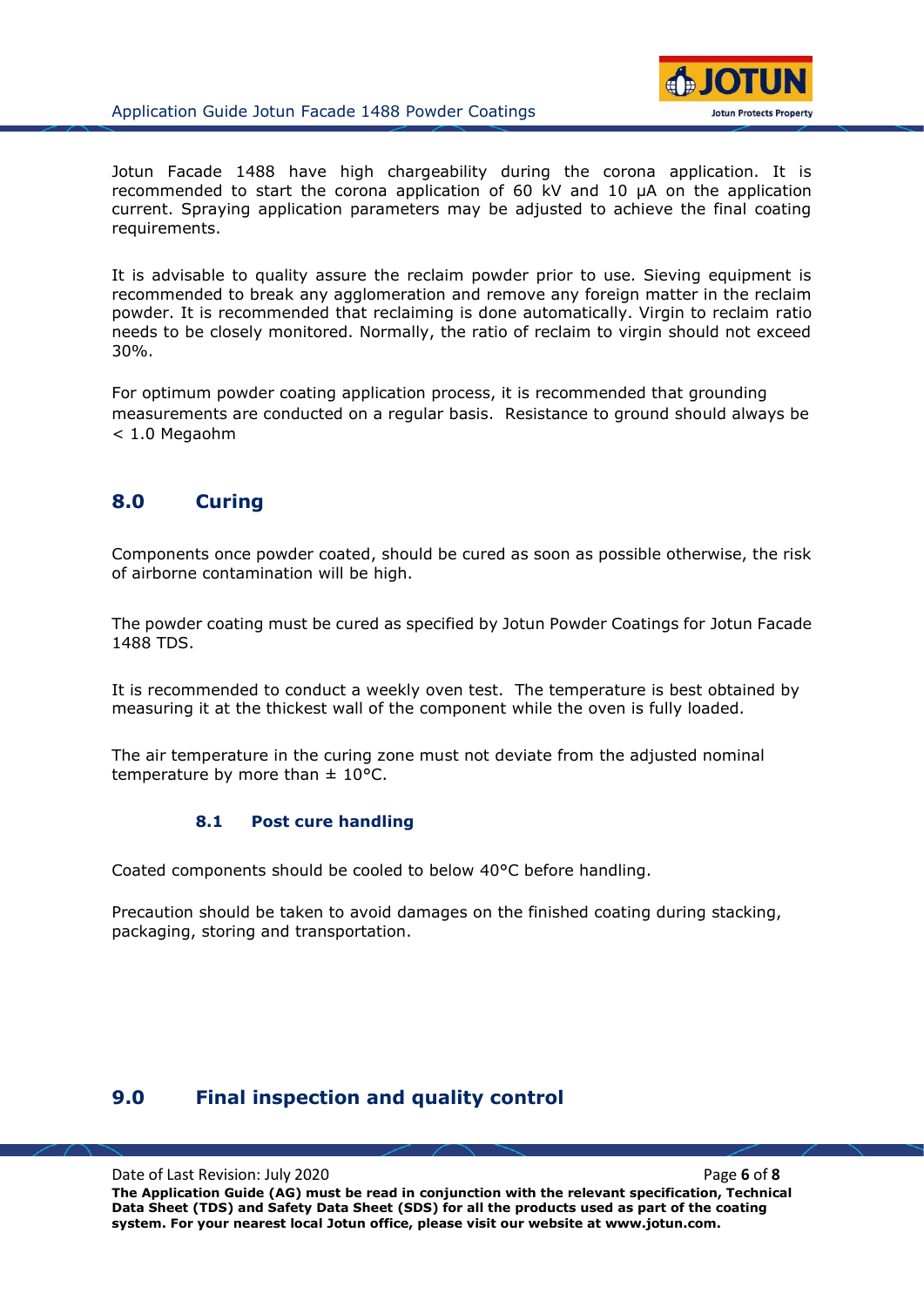

Thorough inspection and coordination with the other application steps are essential for a quality coating. Inspection should be considered as part of the process control operation and not just a decision point for approving or rejecting coatings. If each processing step is done correctly, a high coating quality is assured.

Regular quality control tests after the curing process include, but not limited to, film thickness, visual color assessment, adhesion and other mechanical properties and physical appearance of the coating. Cure test can be carried out using the MEK (Methyl Ethyl Ketone) test.

Jotun guarantees that the gloss measured during powder coating production lies within the TDS range. However, some variation of measured gloss on the powder coated component is possible due to differences in application lines such as oven types (batch vs. conveyor), profile heat up rates, oven temperature stability etc. For more information on permissible specular gloss variations please refer to the respective AAMA and Qualicoat standards.

# **10.0 Packing**

Special care must be taken when loading and unloading the coated components.

To prevent any damage during transportation, each coated component should be packed individually and isolated from other components by crepe paper, with a weight of 150 grams/m<sup>2</sup>, or other suitable cellulose based packaging. Additionally, polyolefin packaging can also be used.

It is the responsibility of the powder coating applicator to quality assure the use of any packaging materials prior to any use.

If coated components are wrapped with any plastic sheet, these coated components must not be subjected to high heat ( $>70^{\circ}$ C) or high humidity ( $>80\%$ ) or direct sunlight.

Regular adhesive tapes should never come into direct contact with the coating.

Should protective tape be required, then only tape designed for the protection of the coated component must be used. No residue of any nature should be left on the finished product.

The suitability of any packaging material for protecting coated component must be quality assured by the applicator prior to use.

# **11.0 Repair procedures**

Date of Last Revision: July 2020 **Page 7** of **8 Page 7** of **8 The Application Guide (AG) must be read in conjunction with the relevant specification, Technical Data Sheet (TDS) and Safety Data Sheet (SDS) for all the products used as part of the coating system. For your nearest local Jotun office, please visit our website at www.jotun.com.**